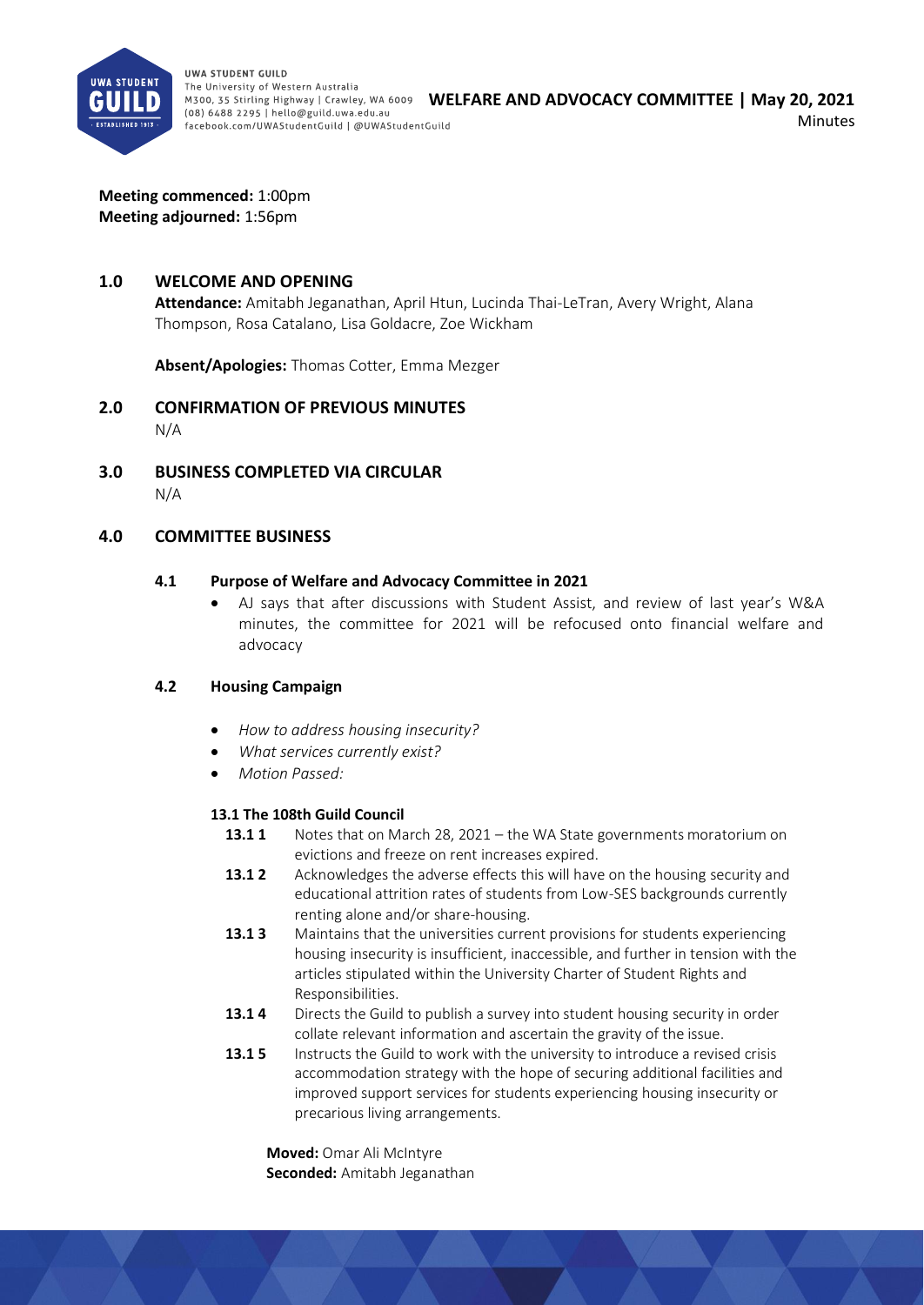- AJ notes that students experienced a lack of a streamlined process when enquiring about accommodation (several redirections to different services).
- LG raises concerns about lost corporate information due to committee turnover and recommends assessing how students utilise available services as a productive way to proceed. Points out that Crawley Village is at capacity, the current accommodation situation should be reviewed, and the accessibility of services must be improved. Regarding the motion, LG highlights that the university does provide actual support.
- LC agrees with the inaccessibility of services and supports increasing the visibility of resources.
- LG notes the impending issues surrounding rent.
- AT raises concerns about the influx of students requesting support due to COVID-19, but was surprised to not receive this
- LG discusses the current housing options on campus
- AJ suggests creating visual material to aid the visibility of resources, such as flowcharts that provide structure and a streamlined process. Also suggests the utilisation of Guild social media platforms to promote such graphic resources.
- AT enquires what services students are actually seeking and suggests the use of a UWA database.
- LG states that this service is only available for alumni and flags a past incident.
- AT notes that Student Assist helps students with applications, moving, etc. Circles back to the confusion and difficulty surrounding how the flowchart would work.
- AW highlights the difficulty in seeking all the required information through the format of infographics and notes the usefulness of working with someone with lived experienced and knowledge. Notes that approaching formal services such as Student Assist upfront can be intimidating and believes this is where student leaders come into play as helpers.
- LG notes the peer workforce of the Living Room and highlights its positive reception from students.
- AW agrees with the approachability of the Living Room and reinforces the importance of having someone trustworthy. Enquires if connections have been made with Perth inner city youth services. Discussed service: Youth Homelessness Service.
	- o LGBTQIA+ inclusivity
	- o Mix of housing and counselling services
	- o Goal is to help the youth navigate getting kicked out of home/homelessness and provide a safer housing environment
	- o Limited time frame of stay
	- o Point of the service is to help build and secure an individual's life
	- o AW will pass on contact details to LG and AT after discussing the matter with the organiser.

## **4.3 Food pantry**

- *How are services currently?*
- *How is food typically sourced? What are the streams?*
- *Food drives + involvement of staff.*
- AJ asks if a food pantry will be necessary at this stage.
- AT states that the food pantry is not accessed by many students, which was surprising.
	- o January 25 students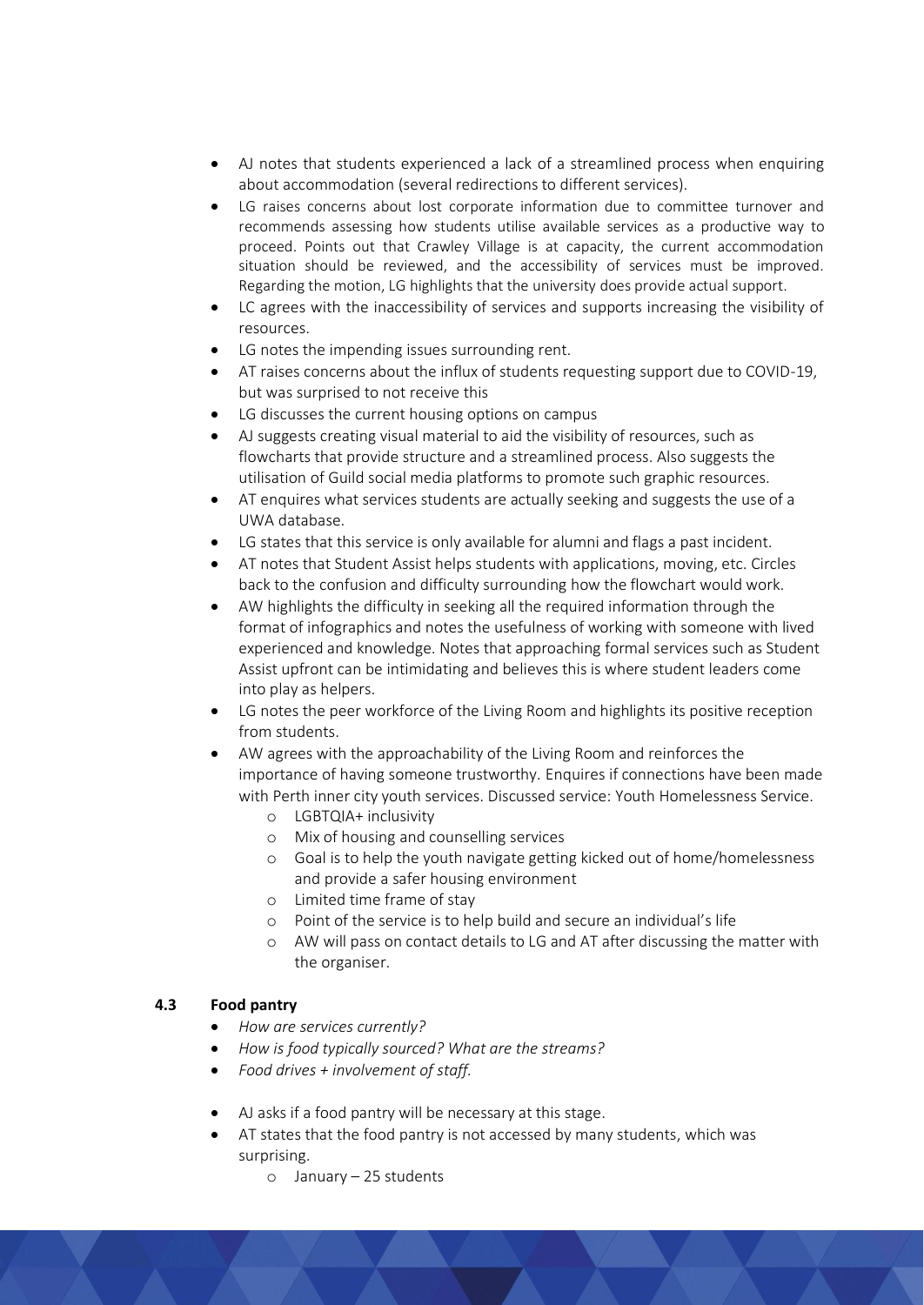- o February 22 students
- o March 36 students
- o April 22 students
- o May 16 students
- LG mentions that numerous family packs (nappies, formula, etc) were delivered which was surprising, questions if the notion of the food pantry has changed. Noted that shopping trends have changed due to this (less groceries, more toiletries and gift cards). Regarding the welfare service packs, LG notes that it was an enormous amount of work to deliver the food pantry and served a different purpose at the time (genuine human interaction, flagging at risk students, etc).
- AT enquires about the budget and how it would change after shifting the focus to purchasing gift cards
- LG notes how students experience a loss of dignity when requesting resources that they cannot afford
- Committee acknowledges the positive feedback of the soup initiative.
	- o AT acknowledges its low cost and high reception
	- o LG agrees with the efficiency and brilliancy of the initiative
	- o AJ notes the positive environment it generated
	- o AJ notes that it was a fantastic way for the university and guild to come to students, rather than waiting for students to directly reach out.
- LG circles back to housing, stating that a survey will be distributed to investigate student stressors and opinions (re: mental health framework) and focus groups will be formed in the future. Also suggests Breakfast Club, but the committee confirms that this is an existing initiative.
- AT enquires about the visibility of the Breakfast Club and suggests the exploration of a more accessible location.
- AJ questions if student needs have changed or if there are existing barriers, considering the underutilization of the food pantry.
- AT suggests shifting the focus from creating a food drive to another more efficient initiative.
- AJ points out the additional agenda points added by EM, which will be discussed at the next W&A meeting.

## **4.4 Social Isolation Campaign Updates**

To be discussed at next meeting.

## **4.5 Welfare Week Review**

• To be discussed at next meeting.

## **4.6 Feedback from new CAPS session model**

• To be discussed at next meeting.

## **4.7 Sexual Assault Survey**

- LC enquires about the progress of the sexual assault survey.
- AJ says that this is a national survey that will go out to all the universities sometime in September. AJ notes that EM suggested communicating the survey appropriately to minimize triggers and for support services to be prepared for students affected by it.
- LG mentions that the exploration of additional support services is required.
- AJ highlights the concern about colleges and notes that only Trinity College has onsite counsellors.